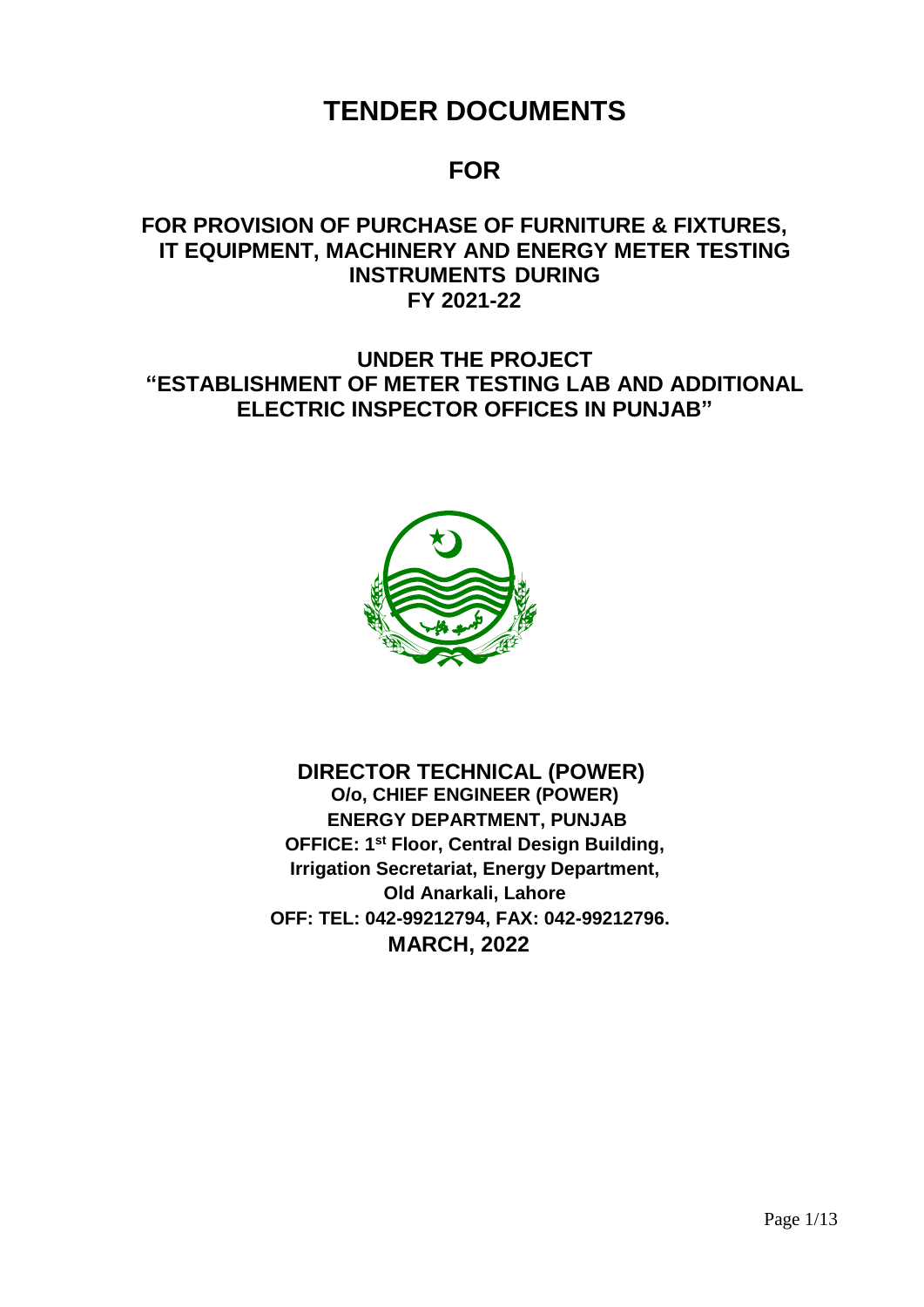

No. CE(P)/\_\_\_\_\_\_\_\_\_\_\_/ADP/DS/2022

OFFICE OF THE

CHIEF ENGINEER (POWER) ENERGY DEPARTMENT

Central Design Building, Ist Floor Irrigation Secretariat, Old Anarkali, Lahore (Ph: 99212794, 99212795, Fax: 9212796) Dated 2022

# **SECTION-A**

### **INVITATION TO BID**

#### **TENDER NOTICE FOR THE YEAR 2021-22 SUPPLY OF FURNITURE & FIXTURES, I.T. EQUIPMENT& MACHINERY AND ENERGY METER TESTING INSTRUMENTS FOR THE SCHEME TITLED "ESTABLISHMENT OF METER TESTING LAB AND ADDITIONAL ELECTRIC INSPECTOR OFFICES IN PUNJAB"**

Sealed tenders / bids are invited on single stage, one envelope basis for the Purchase of Items of different lots for o/o **Chief Engineer (Power), Energy Department, Government of the Punjab 1st Floor Central Design Building, Irrigation Secretariat Old Anarkali, Lahore** as listed below. Completed bids in all respect should reach the office on or before **30-03-2022 at 11:30 AM**. The tender will be opened on the same day at **12:00 Noon** in the same venue in the presence of bidder's representatives who may like to attend the Bid Opening meeting. Full specification of items alongwith terms and conditions are given in the tender documents.

## **LOT-1 (Estimated Cost 9.81 Million)**

| <b>MACHINERY &amp; EQUIPMENT</b>          |                                                                                  |          |  |  |  |  |  |  |  |
|-------------------------------------------|----------------------------------------------------------------------------------|----------|--|--|--|--|--|--|--|
| $Sr.$ #                                   | <b>Item</b>                                                                      | Quantity |  |  |  |  |  |  |  |
| 1                                         | Photocopier Machine (standard size)                                              | 9        |  |  |  |  |  |  |  |
| $\overline{2}$                            | <b>Water Dispenser</b>                                                           | 18       |  |  |  |  |  |  |  |
| $\overline{3}$                            | Ceiling Fan                                                                      | 40       |  |  |  |  |  |  |  |
| <b>LOT-2 (Estimated Cost 6.2 Million)</b> |                                                                                  |          |  |  |  |  |  |  |  |
|                                           | <b>I.T. EQUIPMENT</b>                                                            |          |  |  |  |  |  |  |  |
| $Sr.$ #                                   | <b>Item</b>                                                                      | Quantity |  |  |  |  |  |  |  |
| 1                                         | Laptop                                                                           | 13       |  |  |  |  |  |  |  |
| $\overline{2}$                            | <b>Desktop Computer</b>                                                          | 18       |  |  |  |  |  |  |  |
| 3                                         | Printer (Laser Multi Function 3 in 1)                                            | 9        |  |  |  |  |  |  |  |
| $\overline{4}$                            | Printer (Laser)                                                                  | 22       |  |  |  |  |  |  |  |
|                                           | LOT-3 (Estimated Cost 14.51 Million)                                             |          |  |  |  |  |  |  |  |
|                                           | <b>FURNITURE &amp; FIXTURES</b>                                                  |          |  |  |  |  |  |  |  |
| Sr. #                                     | Item                                                                             | Quantity |  |  |  |  |  |  |  |
| 1                                         | Executive Office Table size(L72"W36"H30") with<br>side rack size (L36"W16"XH30") | 4        |  |  |  |  |  |  |  |
| $\overline{2}$                            | <b>Executive Chair</b>                                                           | 4        |  |  |  |  |  |  |  |
| 3                                         | <b>Executive Office Visitor Chairs</b>                                           | 32       |  |  |  |  |  |  |  |
| 4                                         | Office Table size (L60"W36"H30") with side rack size<br>(L36"W16"XH30")          | 17       |  |  |  |  |  |  |  |
| 5                                         | <b>Officer Chair</b>                                                             | 17       |  |  |  |  |  |  |  |
| 6                                         | <b>Computer Table</b>                                                            | 10       |  |  |  |  |  |  |  |
| $\overline{7}$                            | <b>Computer Operator Chair</b>                                                   | 10       |  |  |  |  |  |  |  |
| 8                                         | <b>Office Work Table</b>                                                         | 57       |  |  |  |  |  |  |  |
| 9                                         | Office Work/Visitors Chair                                                       | 387      |  |  |  |  |  |  |  |
| 10                                        | Steel Almarah 4ft x 6ft x 1.5ft                                                  | 70       |  |  |  |  |  |  |  |
| 11                                        | Steel Racks with 4 draz (54x24x18).                                              | 35       |  |  |  |  |  |  |  |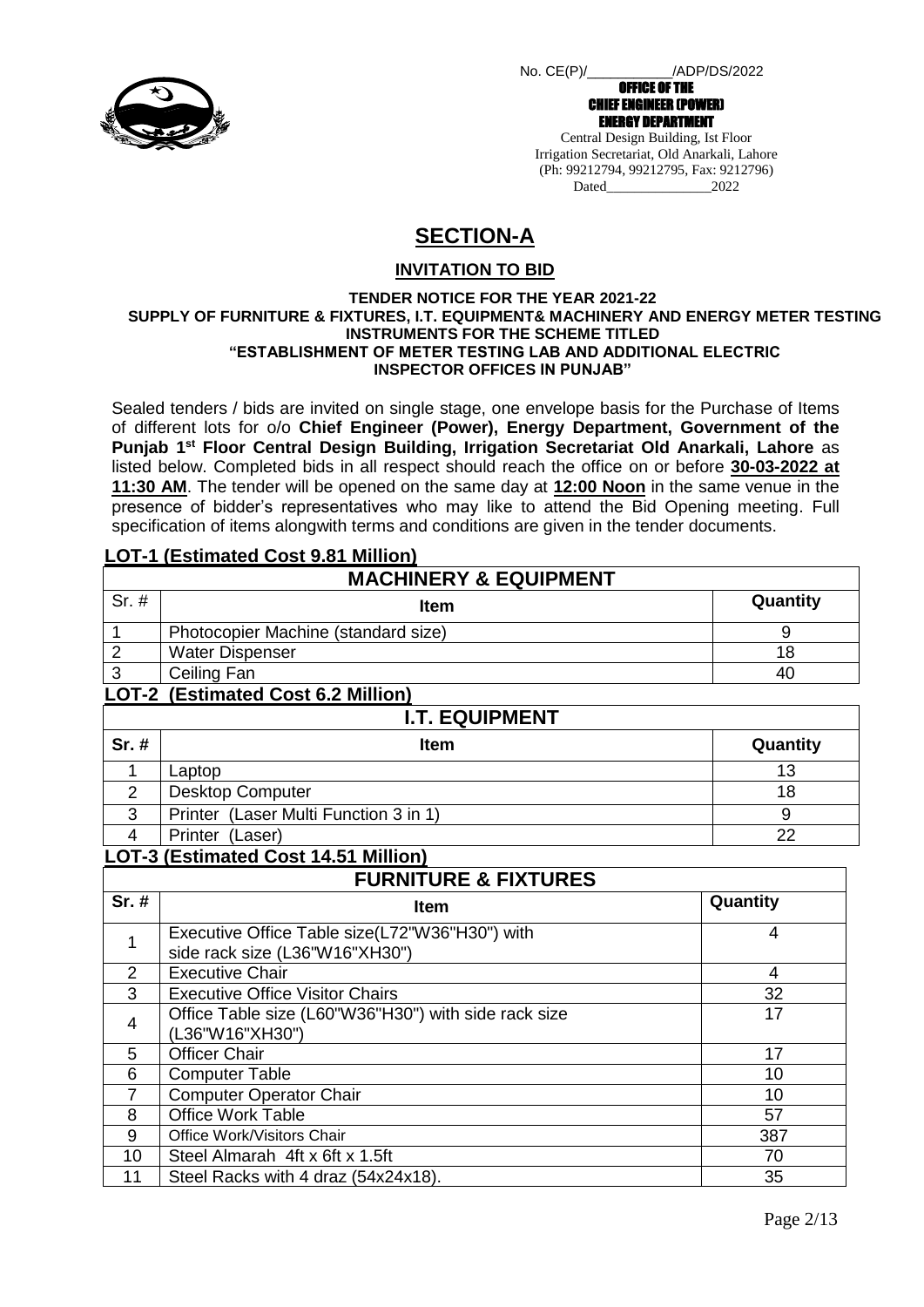## **LOT-4 (Estimated Cost 33.3 Million)**

|         | <b>ENERGY METER TESTING INSTRUMENTS</b> |          |  |  |  |  |  |  |  |
|---------|-----------------------------------------|----------|--|--|--|--|--|--|--|
| $Sr.$ # | <b>ITEM</b>                             | Quantity |  |  |  |  |  |  |  |
|         | <b>Energy Analyzer</b>                  | 09       |  |  |  |  |  |  |  |
| 2       | <b>Power Quality Analyzer</b>           | 09       |  |  |  |  |  |  |  |
| 3       | Digital Earth Resistance Tester         | 09       |  |  |  |  |  |  |  |
|         | Digital High Voltage Insulation Tester  | 09       |  |  |  |  |  |  |  |

#### **TERMS & CONDITIONS:**

- 1. The procurement shall be completed in accordance with PPRA rules, 2014 (amended upto date) on a Single-Stage, one Envelop bidding procedure.
- 2. A complete set of Tender Documents (in English Language) is available in the office of undersigned and can be purchased at the cost of Rs. 1000/- deposited in National Bank of Pakistan on a written request through authorized person of bidder during office working hours (09.00 AM to 05.00 PM) from the date of publication of this Tender on PPRA and Energy Department websites up to one day before the closing day.
- 3. The delivery of the aforementioned items shall be required immediately, so the lowest technical compliant bidder should be in a position to deliver the aforesaid items immediately after award of the contract (at most within one month) in Lahore, Faisalabad, Multan, Islamabad, Bahawalpur, Gujranwala & Sargodha Districts.
- 4. Quoted prices must be inclusive of all applicable taxes and other charges/expenses like handling, loading, and transportation etc. Quoted prices must also be inclusive of cost for the free maintenance of above mentioned items for a period of one year.
- 5. Quoted price shall be valid for Three (3) months from the opening date of the bids.
- 6. Income Tax and GST will be deducted as per rules.
- 7. This office has the right to cancel the tender without assigning any reason thereof as per PPRA rules.
- 8. The bids shall be submitted in sealed envelope on the following address, clearly showing the name of tender.
- 9. The Bidder shall furnish as part of his bid, a Call Deposit/Pay Order equivalent to 2% of the total estimated cost for each LOT as Earnest Money crossed in favor of "**Chief Engineer (Power), Energy Department Govt. of the Punjab Lahore**". Any bid not accompanied by Earnest Money shall be rejected without any right of appeal. In case of cancellation of Purchase Order as default of the Supplier the earnest money shall be forfeited in favor of **Chief Engineer (Power) Energy Department Govt. of the Punjab Lahore**. (Earnest Money will be returned/released in case of failure to win the tender).
- 10. Bidders will quote each LOT separately and can also participate in one or more LOTs.
- 11. In case of holiday on the closing or opening date, next date shall be considered as closing or opening day, as the case may be.
- 12. Successful bidder has to deposit 10 % performance security till the expiry of the warranty period.
- 13. In case any further clarification, please contact the undersigned in office hours.

#### **Director Technical (Power)**

O/o, Chief Engineer (Power) Government of the Punjab 1<sup>st</sup> Floor Central Design Building, Irrigation Secretariat Old Anarkali, Lahore OFF: TEL: 042-99212794, FAX: 042-99212796.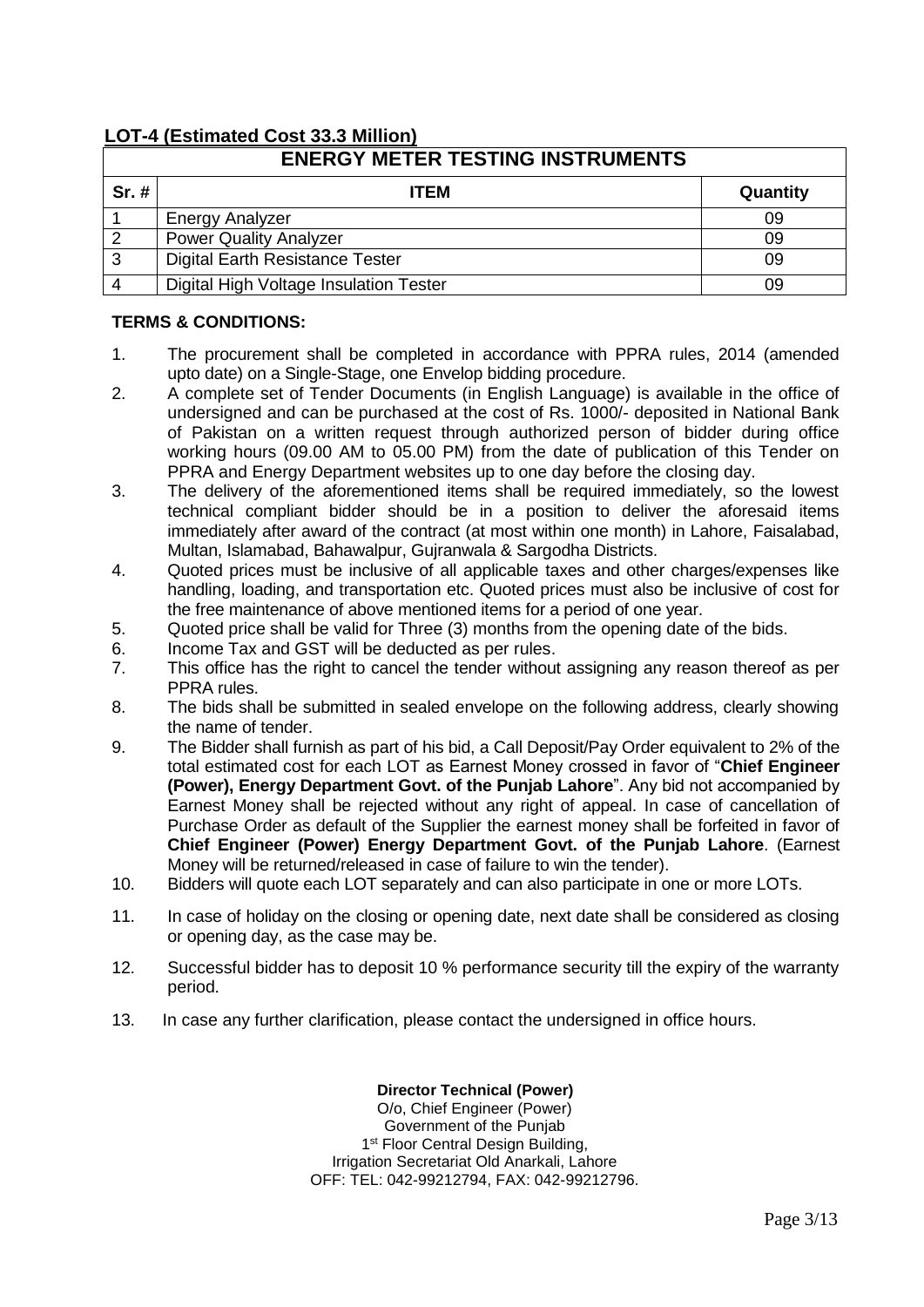## **SECTION-B**

## **INSTRUCTIONS TO THE BIDDERS**

1. Chief Engineer (Power), Energy Department intends to purchase the goods for office use mentioned in this document and as per specifications given at **Annex-A** from the Registered Firms / Suppliers / Dealers with Sales Tax & Income Tax Departments on the basis of wholesales rates.

2. In case you are the Registered Firms as mentioned above for the current financial year 2021-22, you are invited to submit your bids for the goods subject to the terms and conditions mentioned below:

- i. The bidder shall submit a single stage one envelope bid completed, signed, stamped, sealed in conformity with the Tender Documents.
- ii. The bidder shall be required to quote price of each item of each LOT inclusive of all applicable duties & taxes as mentioned in Annex-A of this Tender Documents.
- iii. The procurement shall be completed in accordance with Punjab Procurement Rules 2014 (Amended up-to-date) on a Single Stage-One Envelope Procedure.
- iv. The validity of bid shall be for a period of 90 days from the date of opening of the bids.
- v. Brand new and original goods, as per specifications mentioned at **Annex-A** of this tender document shall be supplied in the office of **Chief Engineer (Power), Government of the Punjab 1st Floor Central Design Building, Irrigation Secretariat Old Anarkali, Lahore, Electric Inspector Lahore-I, Electric Inspector-Lahore-II, Electric Inspector Faisalabad, Electric Inspector Multan, Electric Inspector Bahawalpur, Electric Inspector Gujranwala, Electric Inspector Sargodha & Electric Inspector Islamabad as per quantity mentioned in Annex-A (For LOT 1 & 3). However, LOT 2 and LOT 4 shall be supplied in CE(Power) office Lahore only at no additional cost within 30 days from the date of the acceptance of Purchase Order;** otherwise, the bid security shall stand forfeited and the firm shall be blacklisted.
	- vi. All bids should include:
		- a. Company's profile, list of clients with their telephone number and address.
	- vii. Brochures and other technical material of the quoted equipment.
	- viii. The Call Deposit Receipt/ Pay Order / Demand Draft @2% of the estimated price for each LOT as Bid Security in favour of Chief Engineer (Power), Energy Department, Government of the Punjab 1<sup>st</sup> Floor Central Design Building, Irrigation Secretariat Old Anarkali, Lahore shall be submitted along with the sealed bid. Any bid not accompanied by Bid Security shall be rejected & disqualified being non-responsive.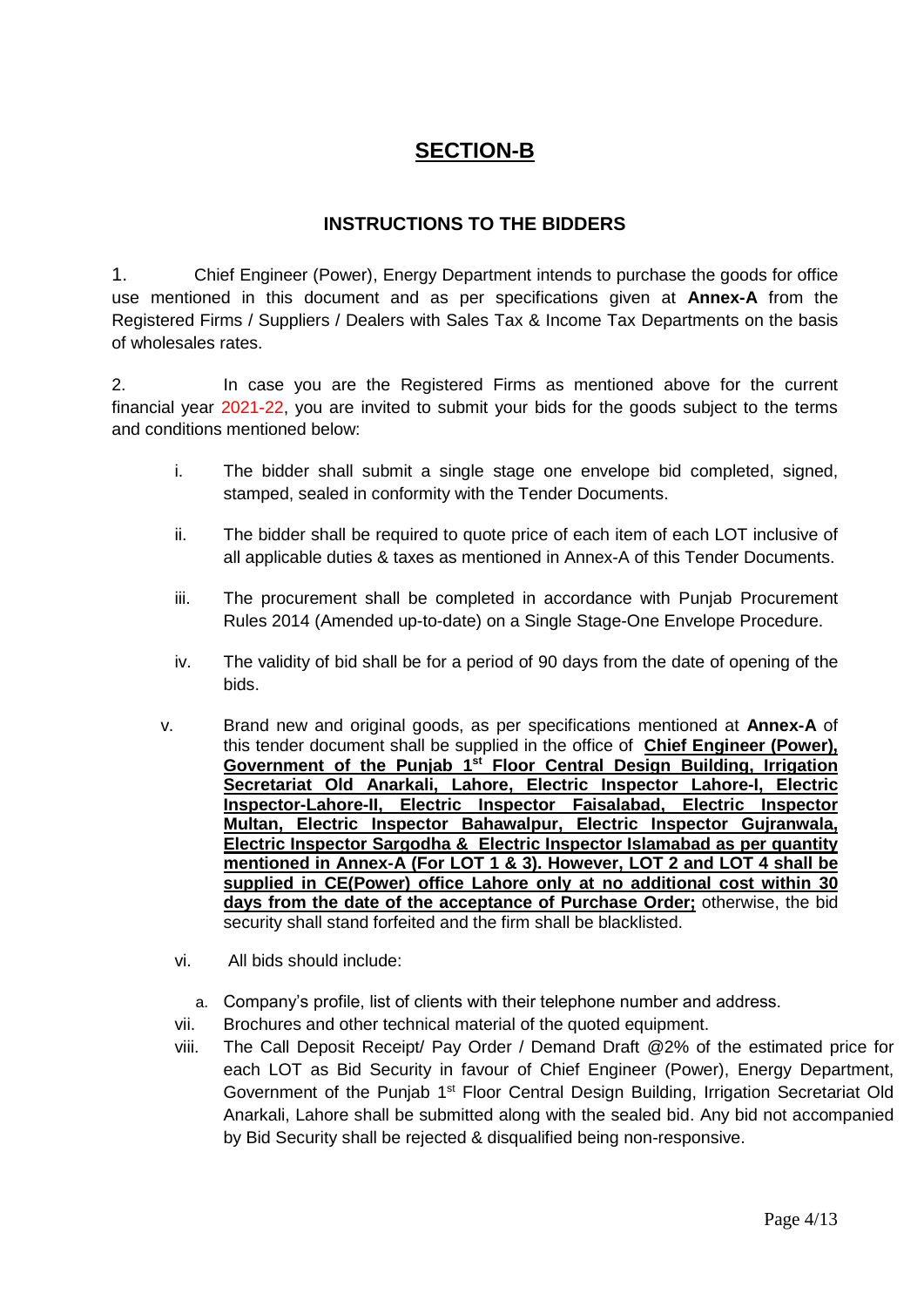- ix. The estimated price of **LOT-1** is **Rs. 9.81 Million.**
- x. The estimated price of **LOT-2** is **Rs. 6.2 Million.**
- xi. The estimated price of **LOT-3** is **Rs. 14.51 Million.**
- xii. The estimated price of **LOT-4** is **Rs. 33.3 Million.**
- xiii. The bids of the firms / supplier who are not registered with Income Tax and GST Departments shall be rejected and disqualified being non-responsive.
- xiv. The Bid Security shall be returned to the un-successful bidders upon the award of the Purchase Order to the Successful Bidder.
- xv. The Bid Security of successful bidder shall be released after the submission of performance security.
- xvi. The bids not submitted according to the terms &conditions of this Tender Documents or by the time fixed for the receipt of the bids shall not be taken into consideration and shall be returned un-opened to the bidders.
- xvii. The Successful bidder shall furnish a Call Deposit Receipt/ Pay Order / Demand Draft as Performance Security @ 10% of the bid price quoted by the bidder, within a period of Seven (07) days after the receipt of Purchase Order from the procuring agency. Failure of the Successful bidder to submit an acceptable performance security shall constitute sufficient grounds for the annulment of the award of work and forfeiture of the Bid Security.
- xviii. The procuring agency may reject all bids or proposals at any time prior to its acceptance. The procuring agency shall upon request communicate to any bidder, the grounds for its rejection of all bids or proposals, but shall not be required to justify those grounds.
- xix. No bidder shall be allowed to alter or modify his bid after the closing time for the submission of his bid. The procuring agency may, if necessary after the opening of the bids, seek and accept such clarifications of the bid as do not change the substance of the bid. Any request for clarification in the bid, made by the procuring agency and its response, shall invariably be in writing.
- xx. The procuring agency reserves the right not to accept the supply if it is not according to the specifications or does not fulfill the conditions of the Tender Document, or is otherwise substandard or is defective and to demand compensation, withhold payment and proceed to blacklist the firm.
- xxi. The rates offered shall be inclusive of all applicable duties &taxes including handling, loading and transportation / distribution etc.
- xxii. Blacklisted firms are not eligible to participate in this tender.
- xxiii. All applicable Taxes shall be deducted from the total bid price as per rules & regulations.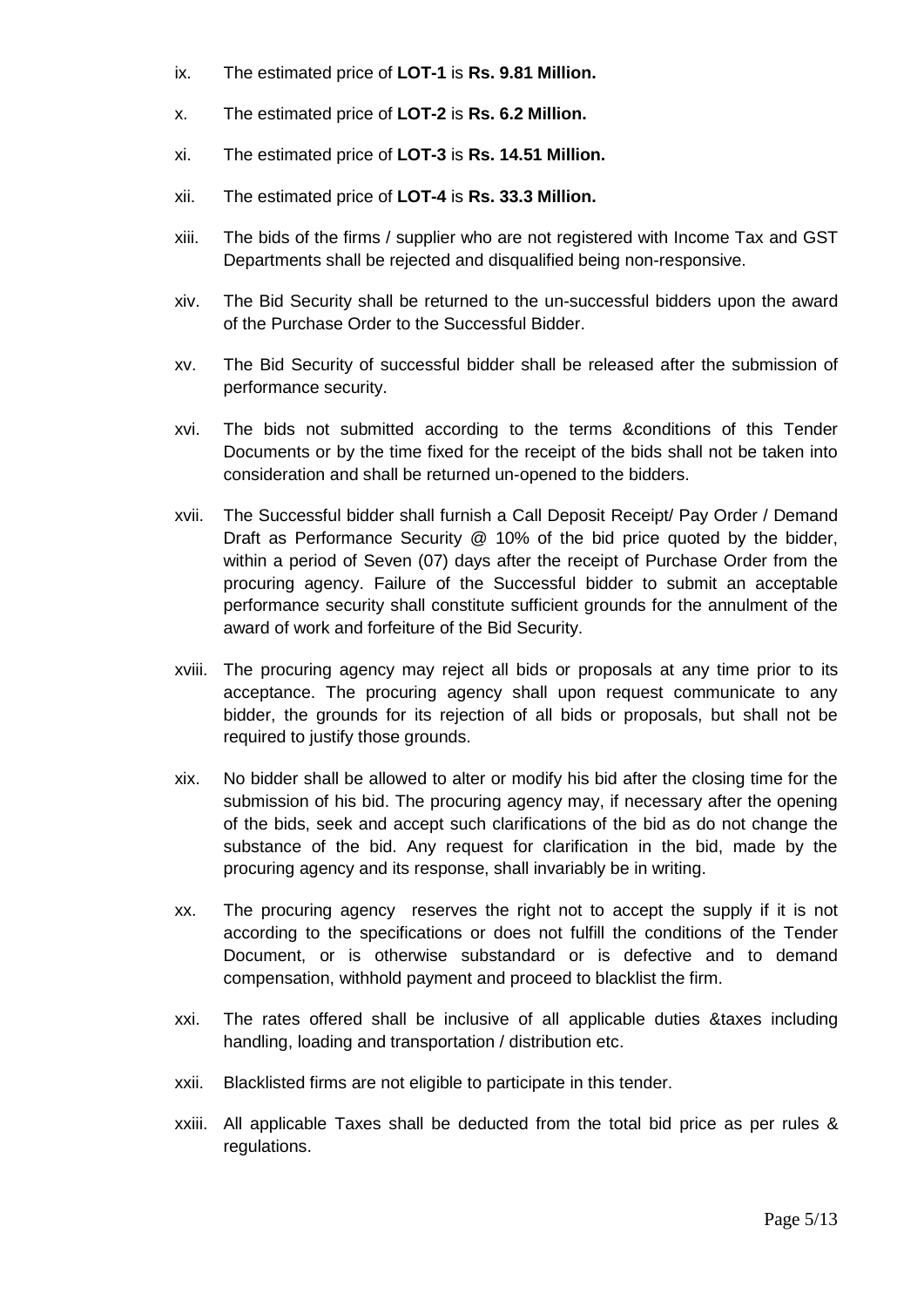- xxiv. The bids shall be received in the office of Chief Engineer (Power), Energy Department, Government of the Punjab, 1<sup>st</sup> Floor Central Design Building, Irrigation Secretariat Old Anarkali, Lahore on or before **30.03.2022 at 11.30AM.** The bid shall be opened by the notified Committee at 12:00 Noon on the closing day on the same venue in the presence of the representatives of the bidders who may choose to attend the bid opening meeting.
- xxv. 100% payment of the total value of the bill/purchase order will be released subject to:
	- **a)** Completion of the delivery of the equipment and training of technical staff in case of LOT-4 in accordance with the specifications mentioned in the Purchase Order.
	- **b)** Submission of CDR (to be issued by any renowned schedule bank) being 10% of the total bid value for the warranty period. Guarantee shall be released after successful completion of warranty period. Failing to submit the Bank Guarantee 10% of the bids value, bidder shall be liable to deposit 10% amount of the bid value with this office which shall be retained till to the successful completion of warranty period.
- xxvi. For failure to comply with the delivery schedule of Purchase Order (s), to be issued against this tender documents penalty will be imposed on defaulting Supplier as under:
	- **a)** 1% of the cost of entire purchase order or of such item as remains un-supplied/uncompleted for every day up to maximum of 10% for 10 days exceeding the delivery period.
	- **b)** If the item is not supplied even after payment of penalty for 10 consecutive days Chief Engineer (Power) Energy Department reserves the right to cancel the purchase order and to purchase required equipment from elsewhere at risk and cost of the defaulting Supplier.
- xxvii. The bids of the firms / suppliers / dealers who did not purchase the signed copy of the Tender Documents from the office of the undersigned, shall not be accepted and returned unopened to the bidders.
- xxviii. Bidders will quote each LOTs separately and can also participate in one or more LOTs or whole tender.
- xxix. The successful bidder for Lot 4 will arrange training of the technical Staff of office of CE(P) and all the eight Electrical Inspector offices in Punjab regarding proper use of instruments.
- xxx. The successful bidder will arrange a pre-shipment inspection of each LOT of the purchase items by a committee of the procuring agency before dispatch of the said purchase items to respective sites.
- xxxi. In case of violation of any Clause of this Tender Documents, shall make the bidder disqualified.

### **Director Technical (Power)**

 O/o, Chief Engineer (Power) Government of the Punjab Energy Department 1<sup>st</sup> Floor Central Design Building, Irrigation Secretariat Old Anarkali, Lahore OFF: TEL: 042-99212794, FAX: 042-99212796.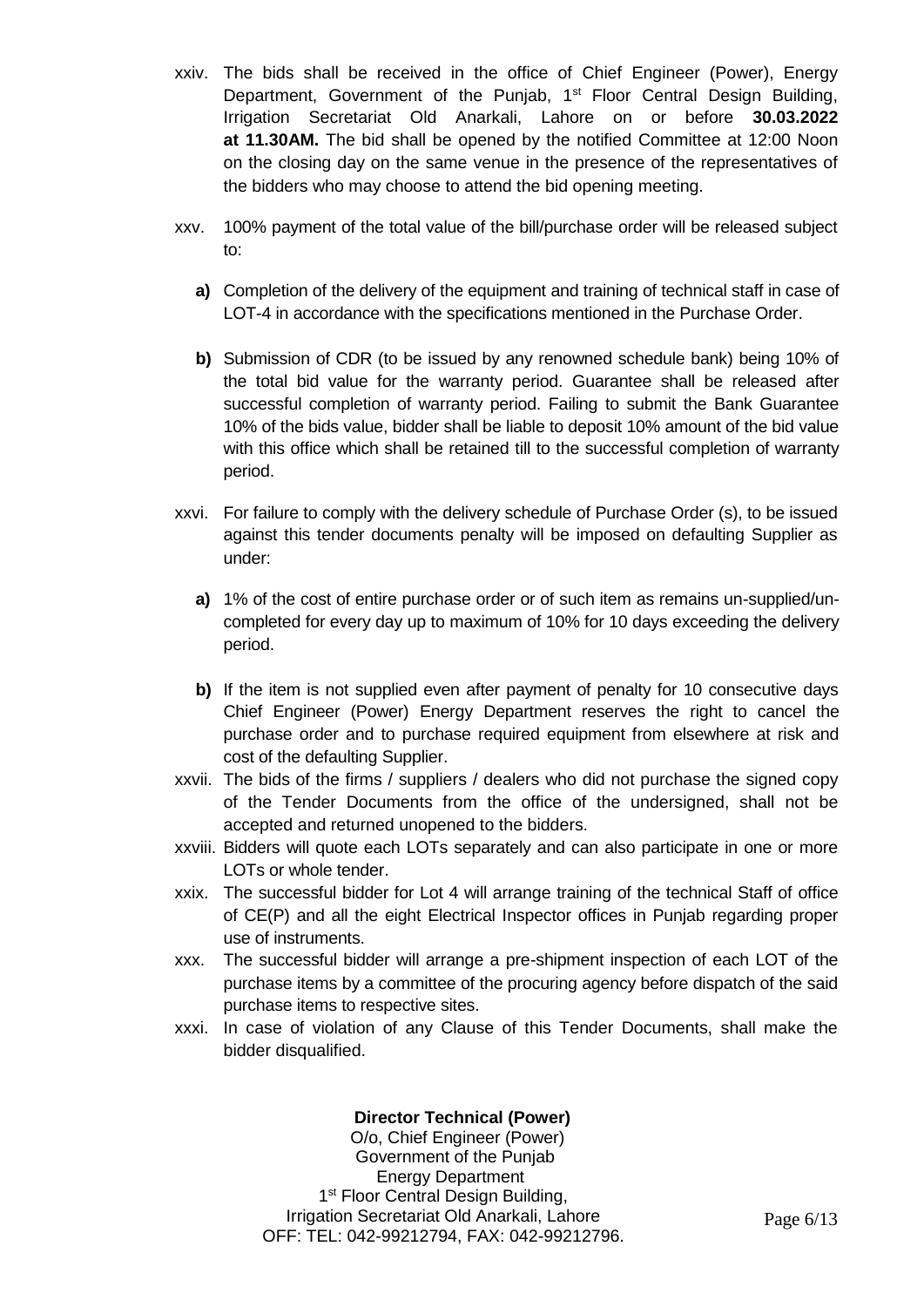#### **Affidavit from the Bidder on the stamp paper**

### **As owner(s) of**

### **M/S**

It is certified that I / We:

- a) Are manufacturers or authorized dealers of the goods quoted.
- b) Accept the terms and conditions as laid down in this Tender Documents and advertisement Tender Notice.
- c) Shall observe all the conditions & rules/regulations framed by Government of the Punjab for the purpose and shall supply the goods as per specifications and the terms & conditions of this Tender Documents.
- d) Supply goods as per specifications given in **Annex-A.**
- e) Purchase the Tender Documents

**Signature and Stamp of the Bidder**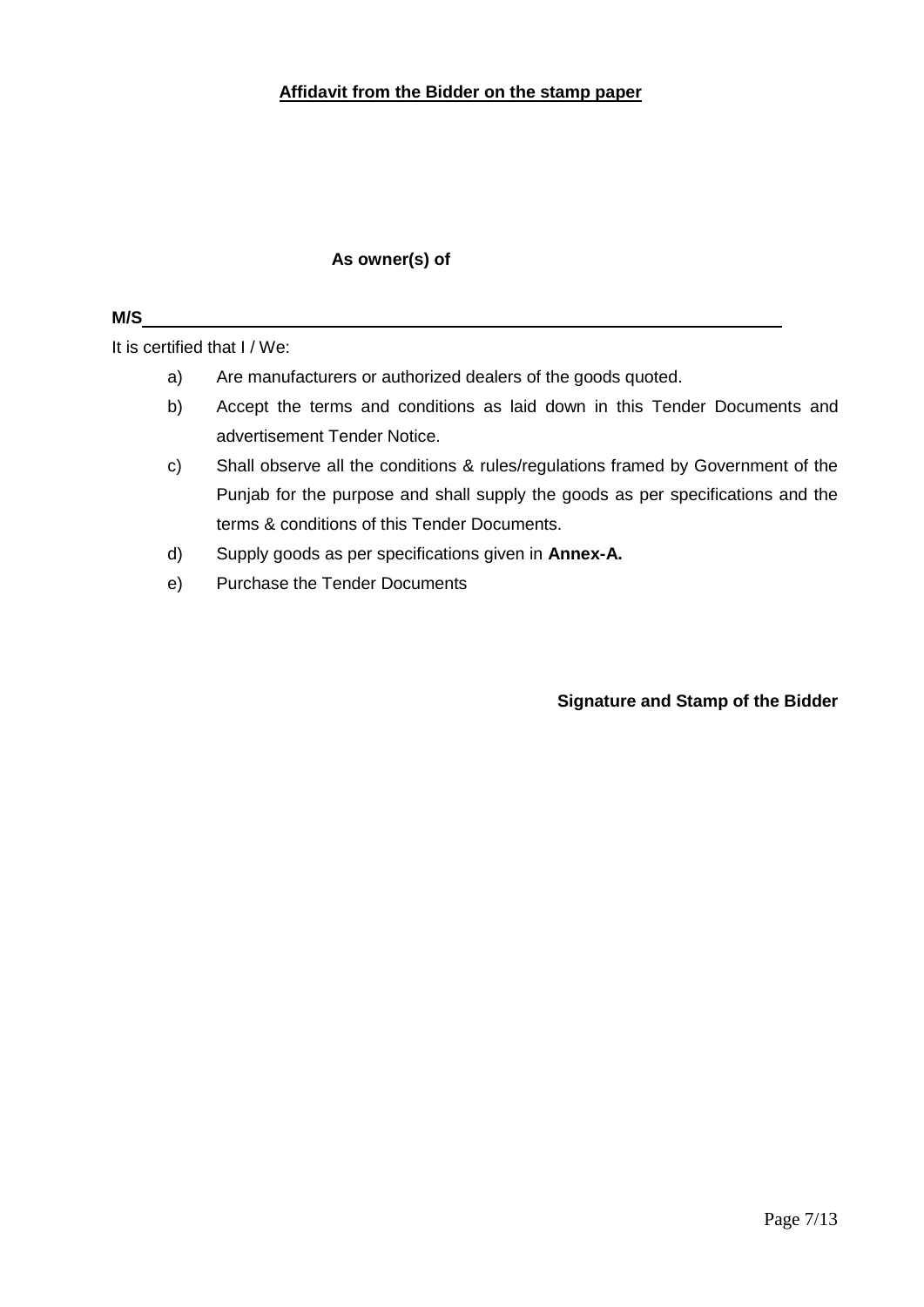|--|

|         | <b>MACHINERY EQUIPMENT</b>                            |                                                                                                                                                                                                                                                                                        |     |  |  |  |  |  |  |  |
|---------|-------------------------------------------------------|----------------------------------------------------------------------------------------------------------------------------------------------------------------------------------------------------------------------------------------------------------------------------------------|-----|--|--|--|--|--|--|--|
| $Sr.$ # | <b>Item</b>                                           | <b>Description/Specification</b>                                                                                                                                                                                                                                                       | Qty |  |  |  |  |  |  |  |
|         | <b>Photocopier</b><br><b>Machine</b><br>standard size | 35 PPM, Memory 2GB, HDD 320GB, Paper input capacity<br>standard 1200 sheet, Print resolution 1200x1200 DPI, ADF,<br>Scanning speed 80 original per minute, Standard SD slot USB<br>Host, Network protocol TCP/IP.IP v4, IPv6. 2 Year Warranty with<br>free service for 1 year at site. | 9   |  |  |  |  |  |  |  |
| 2       | <b>Water Dispenser</b>                                | Floor mounted with cooling cabinet, Normal Hot & cold functions,<br>standard size, Cooling capacity 2 Litter per hour. Heating<br>capacity 4 Litter per hour, Cooling power consumption 130Watt,<br>Heating Power consumption 420Watt, Power supply 230-240,<br>50Hz. 1 Year Warranty. | 18  |  |  |  |  |  |  |  |
| 3       | <b>Ceiling Fan</b>                                    | 56", Copper winding with electric sheet core. 1 Year Warranty.                                                                                                                                                                                                                         | 40  |  |  |  |  |  |  |  |

### **LOT-2**

|                | <b>I.T. EQUIPMENT</b>                                                    |                                                                                                                                                                                                                                                                                                                                                                        |     |
|----------------|--------------------------------------------------------------------------|------------------------------------------------------------------------------------------------------------------------------------------------------------------------------------------------------------------------------------------------------------------------------------------------------------------------------------------------------------------------|-----|
| Sr<br>$\#$     | Item                                                                     | <b>Description/Specification</b>                                                                                                                                                                                                                                                                                                                                       | Qty |
| $\mathbf{1}$   | Laptop                                                                   | Processor: Core i5 (7th Generation or Higher)<br><b>HDD: 1 TB,</b><br><b>RAM:</b> 8 GB, (72 RPM)<br>Display:15.6"diagonal,FHD(1920x1080)<br>Keyboard: Standard, Numeric<br>Carrying Case: standard Top-load Carrying case with other<br>standard specs with all accessories.<br>Having installed windows 10 and office 2016.<br>Warranty: 1-Year Local Chanel Warranty | 13  |
| $\overline{2}$ | <b>Desktop</b><br><b>Computer</b>                                        | Processor: Core i5 (7thGeneration or higher)<br><b>HDD: 1 TB,</b><br><b>RAM: 8 GB,</b><br>Display: 19.5" LED Monitor<br>Wireless card: 10/100/1000 Gb ELAN<br>Having installed windows 10 and office 2016.<br>Warranty: 2-Year Local Chanel Warranty                                                                                                                   | 18  |
| 3              | <b>Printer</b><br>(Laser<br><b>Multi</b><br><b>Function</b><br>$3$ in 1) | Function: Print, copy, scan<br>Print speed: 20ppm (normal, A4) or above<br>Memory:128MB<br>Monthlypagevolume: Upto2,000 pages<br><b>Connectivity: Hi-Speed USB2.0</b><br>All standard accessories should be provided<br>Technology: Laser<br>All standard accessories should be provided<br>Warranty: 1-Year Local Chanel Warranty                                     | 9   |
| 4              | <b>Printer</b><br>(Laser)                                                | <b>Technology: Laser</b><br>Print speed: 20ppm (A-4) or higher<br>Memory: 64MB<br>Processor speed: 400MHz<br>Print Handling Input: 150 Sheets<br>Output Sheets: 100 Sheets output bin<br>Duty cycle (monthly): Upto10,000pages<br><b>Connectivity: Hi-Speed USB2.0</b><br>All standard accessories should be provided<br>Warranty: 1-Year Local Chanel Warranty        | 22  |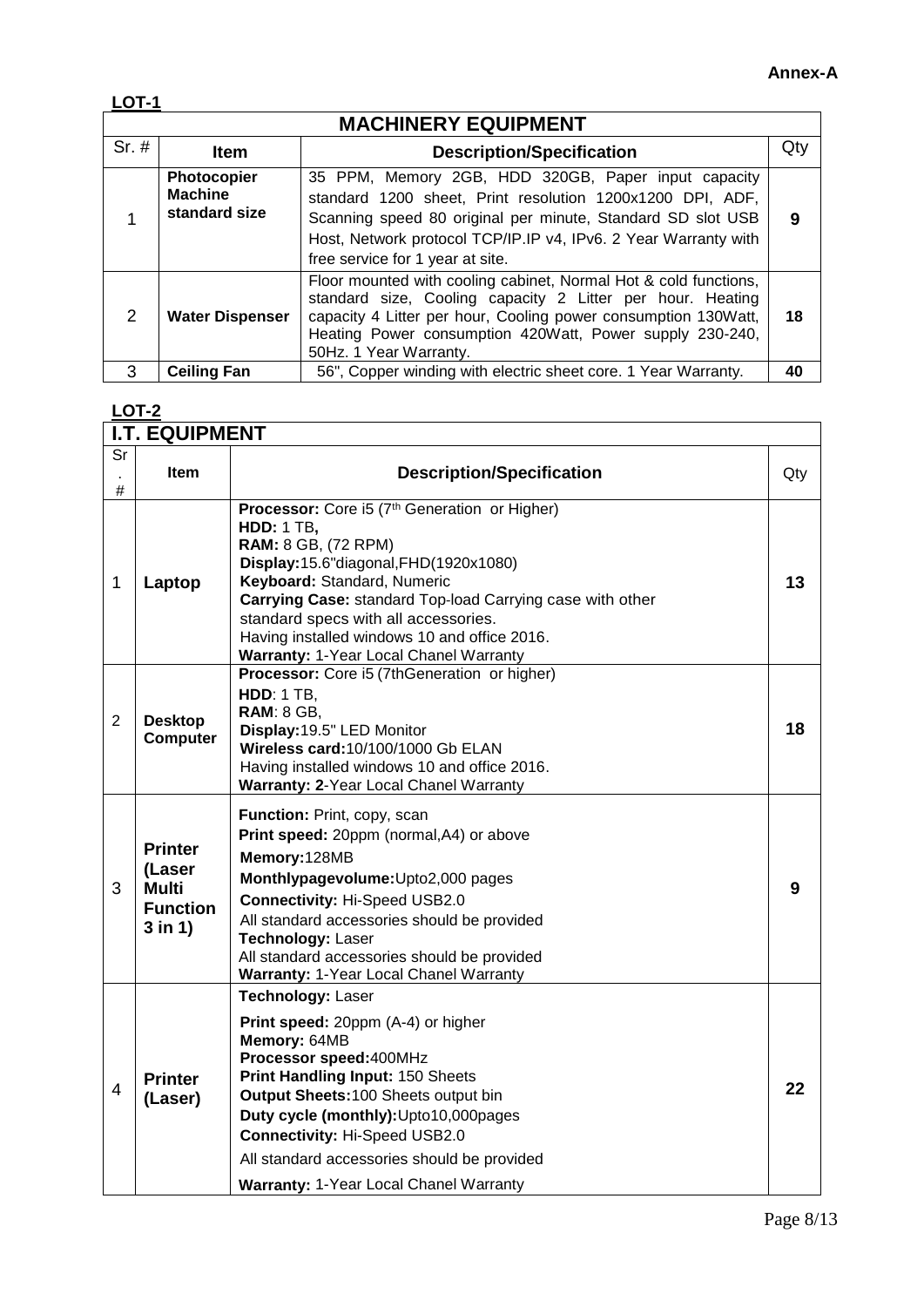## **LOT-3**

# **FURNITURE & FIXTURES**

| $Sr.$ #        | Item                                                                                                    | <b>Description/Specification</b>                                                                                                                                                                                                                                                                                                                                                                                                                                                         | Qty |
|----------------|---------------------------------------------------------------------------------------------------------|------------------------------------------------------------------------------------------------------------------------------------------------------------------------------------------------------------------------------------------------------------------------------------------------------------------------------------------------------------------------------------------------------------------------------------------------------------------------------------------|-----|
| 1              | <b>Executive</b><br><b>Office Table</b><br>size(L72"W36"H30")<br>with side rack size<br>(L36"W16"XH30") | High Quality Sheesham Coated vin board Laminated in Wood<br>texture with lacquer polish. Table top/side profile, inner rails<br>and footing made of complete sheesham wood Texture<br>alongwith 8 mm glass on table top & on side rack. Stainless<br>steel alloy handles. High quality locks for drawer. High Quality<br>Chrome handles. High quality locks for cabinet and drawer.<br>Half fold imported hinges in cabinet. Ball sliding channels in<br>1.5x1mm Gauge. 1 year Warranty. | 4   |
| 2              | <b>Executive Chair</b>                                                                                  | Executive Mesh Chair. Durable and comfortable frame with<br>ergonomic armrest. Heavy duty 5 caster chrome Base and<br>adjustable head rest. Pivot Backrest and Flex Mesh<br>Technology. Hydraulic and back lock. PU high quality wheels.<br>1 year warranty.                                                                                                                                                                                                                             | 4   |
| 3              | <b>Executive Office</b><br><b>Visitor Chairs</b>                                                        | Durable frame and ergonomic armrest. High quality metal<br>frame with finest chrome coating. High quality leatherette.<br>1 year warranty.                                                                                                                                                                                                                                                                                                                                               | 32  |
| $\overline{4}$ | <b>Office Table size</b><br>(L60"W36"H30")<br>with side rack size<br>(L36"W16"XH30")                    | High Quality imported Melamine Coated MDF Laminated in<br>Wood texture. Imported PVC Zebra wood edges. High Quality<br>fitting and fixtures. High Quality Imported locks for cabinet<br>Half fold Imported hinges in cabinet.<br>and drawers.<br>1 year Warranty                                                                                                                                                                                                                         | 17  |
| 5              | <b>Officer Chair</b>                                                                                    | Mesh Chair. Durable and comfortable frame with ergonomic<br>armrest. Heavy duty 5 caster chrome Base. Pivot Backrest<br>and Flex Mesh Technology. Hydraulic and back lock. PU high<br>quality wheels. 1 year warranty.                                                                                                                                                                                                                                                                   | 17  |
| 6              | <b>Computer Table</b>                                                                                   | L48"W30"H30", High Quality imported Melamine Coated MDF<br>Laminated in Wood texture. High quality imported Keyboard<br>Sliding Channels with drawer and lock. 1 year warranty.                                                                                                                                                                                                                                                                                                          | 10  |
| $\overline{7}$ | <b>Computer Operator</b><br><b>Chair</b>                                                                | Mesh Chair. Durable 5 caster base. Comfortable and stylish<br>armrest. Upholstery black leatherette. Seat tilt mechanism.<br>1 year warranty.                                                                                                                                                                                                                                                                                                                                            | 10  |
| 8              | <b>Office Work Table</b>                                                                                | L48"W30"H30", High Quality imported Melamine Coated<br>MDF Laminated in Wood texture with drawer High Quality<br>Imported Channels and locks. 1 year warranty.                                                                                                                                                                                                                                                                                                                           | 57  |
| 9              | <b>Office Work/Visitors</b><br>Chair                                                                    | MS Steel (1)" Squire pipe structure (18 SWG) grey color<br>painted durable with wooden arms, wooden frame (seat and<br>back) knitting with bait. 1 year warranty.                                                                                                                                                                                                                                                                                                                        | 387 |
| 10             | <b>Steel Almarah</b>                                                                                    | 4ft x 6ft x 1.5ft (20 SWG)                                                                                                                                                                                                                                                                                                                                                                                                                                                               | 70  |
| 11             | <b>Steel Racks with</b><br>(4 draz) (54x24x18).                                                         | (54x24x18)' 20 SWG                                                                                                                                                                                                                                                                                                                                                                                                                                                                       | 35  |

## **LOT-4**

| <b>ENERGY TESTING INSTRUMENTS</b> |                                                                                                                                                                                       |     |  |  |  |  |  |  |
|-----------------------------------|---------------------------------------------------------------------------------------------------------------------------------------------------------------------------------------|-----|--|--|--|--|--|--|
| $Sr.$ #                           | <b>Description/Specification</b>                                                                                                                                                      | Qty |  |  |  |  |  |  |
|                                   | <b>Energy Analyzer</b>                                                                                                                                                                |     |  |  |  |  |  |  |
|                                   | A portable device with the following functions:-                                                                                                                                      |     |  |  |  |  |  |  |
|                                   | Testing of electricity meter installations with single-phase 2 wire, three-phase<br>$\bullet$<br>3-wire and three-phase 4-wire circuits<br>Testing of energy and power registers<br>٠ |     |  |  |  |  |  |  |

٦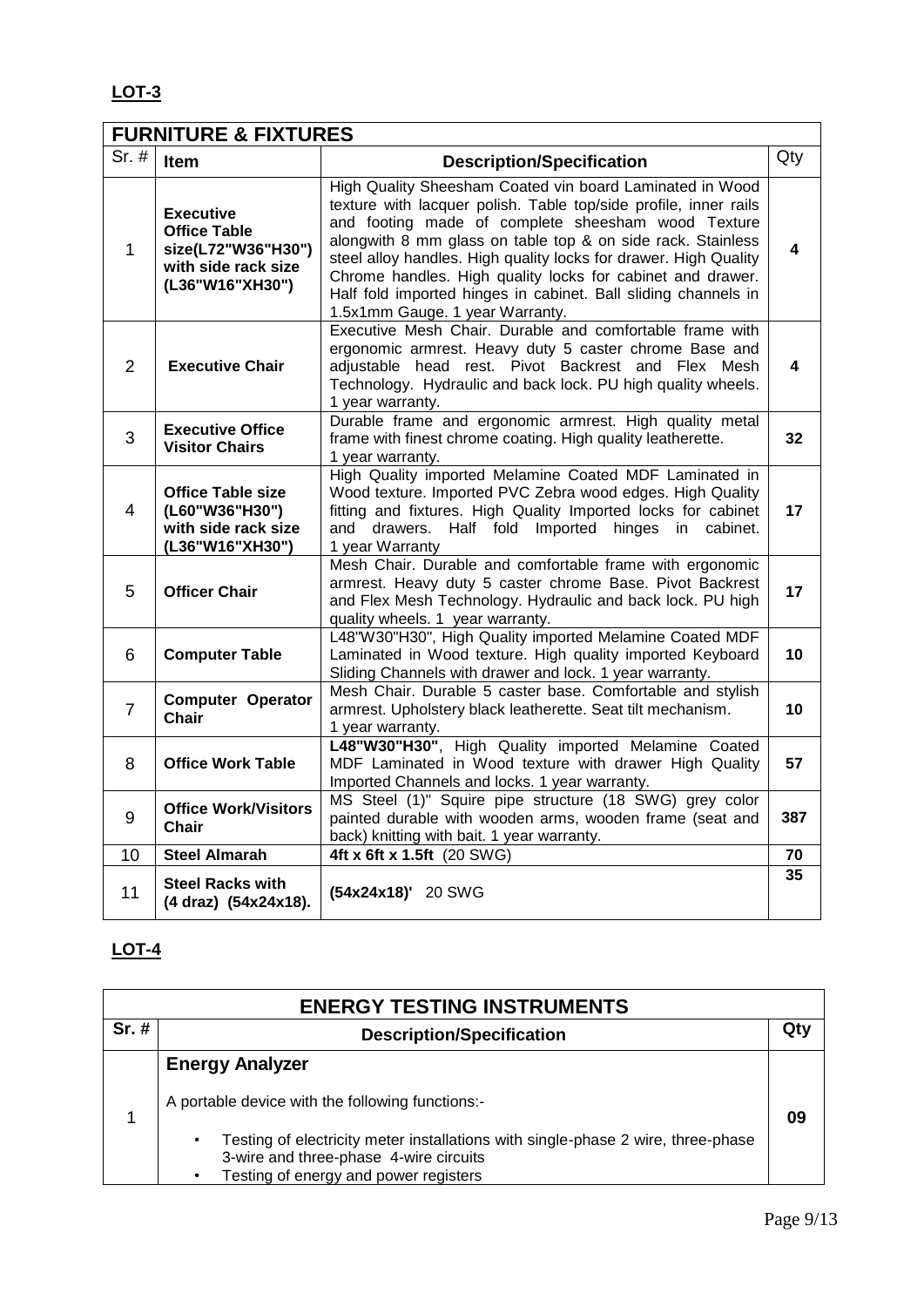|                | Power and energy measurement of active, reactive and apparent energy<br>$\bullet$<br>4-quadrant measurement<br>Frequency-, phase angle- and power factor measurement<br>$\bullet$<br>Harmonic curve analysis for voltage and current up to the 40 <sup>th</sup> harmonics<br>$\bullet$<br>Distortion factor measurement<br>$\bullet$<br>Vector diagram display<br>$\bullet$<br>Curve sampling<br>$\bullet$<br>Rotary field indication<br>$\bullet$<br>Selective power measurement<br>$\bullet$<br>External thermal-printer for presentation of the measuring results at customer<br>$\bullet$<br>site<br>Current measurement up to 120 A with error compensated clamp on CTs<br>$\bullet$<br>Accuracy class 0.2, Easy and user friendly operation<br>$\bullet$<br>No additional error for reactive measurement<br>$\bullet$<br>Unique long-term and temperature stability<br>$\bullet$<br>Driven by powerful rechargeable battery-pack<br>٠<br>Internal memory to store measurement results and customer data<br>$\bullet$<br>Windows based data management software MTV is for evaluation of the test<br>$\bullet$<br>results and test report generation<br>A complete and light weight meter test set.<br>$\bullet$<br>European/Japanese Origin or equivalent<br>2 years warranty |    |
|----------------|-------------------------------------------------------------------------------------------------------------------------------------------------------------------------------------------------------------------------------------------------------------------------------------------------------------------------------------------------------------------------------------------------------------------------------------------------------------------------------------------------------------------------------------------------------------------------------------------------------------------------------------------------------------------------------------------------------------------------------------------------------------------------------------------------------------------------------------------------------------------------------------------------------------------------------------------------------------------------------------------------------------------------------------------------------------------------------------------------------------------------------------------------------------------------------------------------------------------------------------------------------------------------------------|----|
| $\overline{2}$ | <b>Power Quality Analyzer</b><br>It is capable of measuring simultaneous Power & Power Quality<br>measurements, Voltage, Current, frequency, Active & Reactive Power<br>Apparent Power, Active Energy, Reactive energy, Power Factor, neutral<br>Current, Transients, Harmonics, Voltage Quality Dip/ Interruption.<br>Digital output function with USB connection for PC communication & window<br>software for data analyses option & Bluetooth alongwith all allied cables &<br>accessories.<br>European/Japanese Origin or equivalent<br>2 years warranty                                                                                                                                                                                                                                                                                                                                                                                                                                                                                                                                                                                                                                                                                                                       | 09 |
| 3              | <b>Digital Earth Resistance Tester</b><br>Digital Earth Leakage clamp Tester capable of measuring earth Resistance<br>from 0.05 to 1500 ohm without the auxiliary earth spikes in multi earth<br>systems.<br>Capable of measuring True RMS leakage or please current leadings from<br>0.01 mA to 30 A<br>Memory function upto 100 data entries<br><b>Bluetooth communication</b><br>Must be interfaced with android devices equipped with Bluetooth / GPS / Data<br>communication function.<br>European/Japanese Origin or equivalent<br>2 years warranty                                                                                                                                                                                                                                                                                                                                                                                                                                                                                                                                                                                                                                                                                                                           | 09 |
| 4              | <b>Digital High Voltage Insulation Tester</b><br>It is capable of measuring insulation resistance upto 35 Tera ohms with Multi Test<br>rated Voltage Ranges upto 12KV.<br>Including all allied accessories i.e. HV line probe, Earth & Guard Cords,<br>extension prod & main cord.<br>PC software for downloading & Interpreting of data and USB cable.<br>European/Japanese Origin or equivalent<br>2 years warranty                                                                                                                                                                                                                                                                                                                                                                                                                                                                                                                                                                                                                                                                                                                                                                                                                                                               | 09 |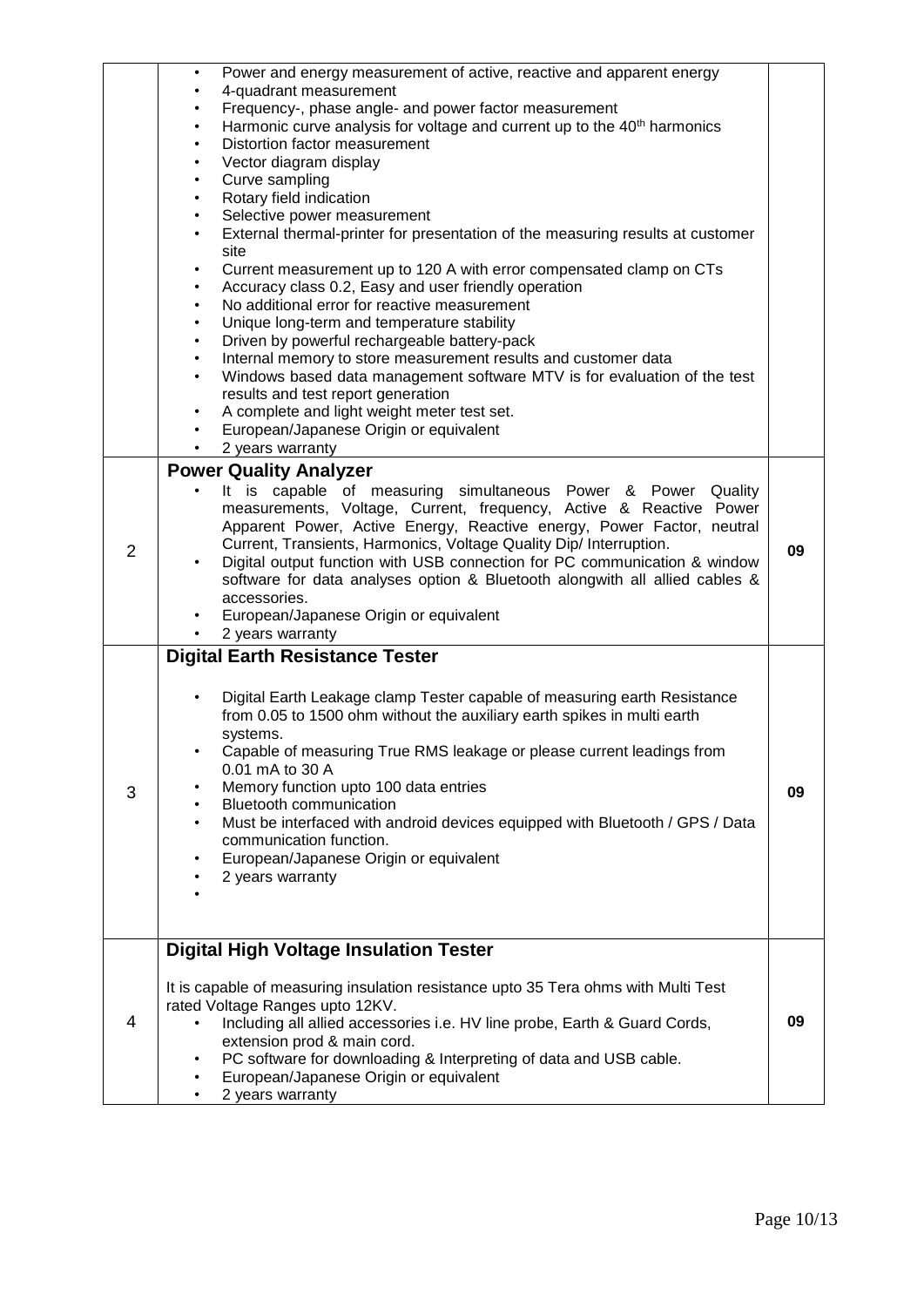## **DETAIL OF FURNITURE AND FIXTURES SUPPLIES AT DIFFERENT OFFICES**

## **For LOT -1**

| <b>Particulars</b>         | C.E.P | EIL-I          | EIL-<br>$\mathbf{I}$ | EIG. | EIF. | EIM. | El.Isd | El.Sgd | El.Bwp | Total |
|----------------------------|-------|----------------|----------------------|------|------|------|--------|--------|--------|-------|
| Photocopier<br>Machine     |       |                |                      |      |      |      |        |        |        | 9     |
| <b>Ceillig Fans</b><br>56" | 0     | $\overline{2}$ | 10                   | 3    | 0    | 0    | 3      | 10     | 12     | 40    |
| Water<br>Dispensor         | າ     | ⌒              | 2                    | 2    | 2    | 2    | 2      | ⌒      | ົ      | 18    |

### **For LOT -3**

| <b>Item</b>                                                                          | C.E.P          | EIL-I          | $EIL-II$     | EIG.           | EIF.           | EIM.           | El.Isd         | EI.Sgd         | El.Bwp         | <b>Total</b>   |
|--------------------------------------------------------------------------------------|----------------|----------------|--------------|----------------|----------------|----------------|----------------|----------------|----------------|----------------|
| <b>Executive</b><br><b>Office Table</b><br>size(L72"W36"H30")<br>with side rack size |                |                |              |                |                |                |                |                |                |                |
| (L36"W16"XH30")                                                                      | $\mathbf{1}$   | 0              | $\mathbf{1}$ | $\mathbf 0$    | $\mathbf 0$    | 0              | $\mathbf 0$    | $\mathbf{1}$   | $\mathbf{1}$   | $\overline{4}$ |
| <b>Executive Chair</b>                                                               | 1              | 0              | $\mathbf{1}$ | 0              | $\mathbf 0$    | 0              | $\mathbf 0$    | $\mathbf{1}$   | $\mathbf{1}$   | $\overline{4}$ |
| <b>Executive Office</b><br><b>Visitor Chairs</b>                                     | 8              | $\pmb{0}$      | 8            | $\mathbf 0$    | $\mathbf 0$    | 0              | 0              | 8              | 8              | 32             |
| <b>Office Table size</b><br>(L60"W36"H30")<br>with side rack size<br>(L36"W16"XH30") | $\overline{2}$ | $\mathbf{1}$   | 5            | $\mathbf{1}$   | $\mathbf 0$    | $\mathbf 0$    | $\mathbf{1}$   | $\overline{3}$ | $\overline{4}$ | 17             |
| <b>Officer Chair</b>                                                                 | $\overline{2}$ | $\mathbf{1}$   | 5            | $\mathbf{1}$   | $\pmb{0}$      | $\mathbf 0$    | $\mathbf{1}$   | $\overline{3}$ | $\overline{4}$ | 17             |
| <b>Computer Table</b>                                                                | $\overline{2}$ | $\mathbf{1}$   | $\mathbf{1}$ | $\mathbf{1}$   | $\mathbf{1}$   | $\mathbf{1}$   | $\mathbf{1}$   | $\mathbf{1}$   | $\mathbf{1}$   | 10             |
| <b>Computer Operator</b><br><b>Chair</b>                                             | $\overline{2}$ | $\mathbf{1}$   | $\mathbf{1}$ | $\mathbf{1}$   | $\mathbf{1}$   | $\mathbf{1}$   | $\mathbf{1}$   | $\mathbf{1}$   | $\mathbf{1}$   | 10             |
| <b>Office Work Table</b>                                                             | $\overline{2}$ | $\mathbf{1}$   | 19           | $\overline{2}$ | $\mathbf 0$    | $\mathbf 0$    | $\overline{2}$ | 14             | 17             | 57             |
| <b>Office Work/Visitors</b><br><b>Chair</b>                                          | 22             | 11             | 125          | 16             | $\mathbf 0$    | 0              | 16             | 88             | 109            | 387            |
| <b>Steel Almarah</b>                                                                 | 4              | 4              | 16           | 8              | 4              | $\overline{4}$ | 8              | 10             | 12             | 70             |
| <b>Steel Racks with</b><br>(4 draz) (54x24x18).                                      | $\overline{2}$ | $\overline{2}$ | 8            | 4              | $\overline{2}$ | $\overline{2}$ | $\overline{4}$ | 5              | 6              | 35             |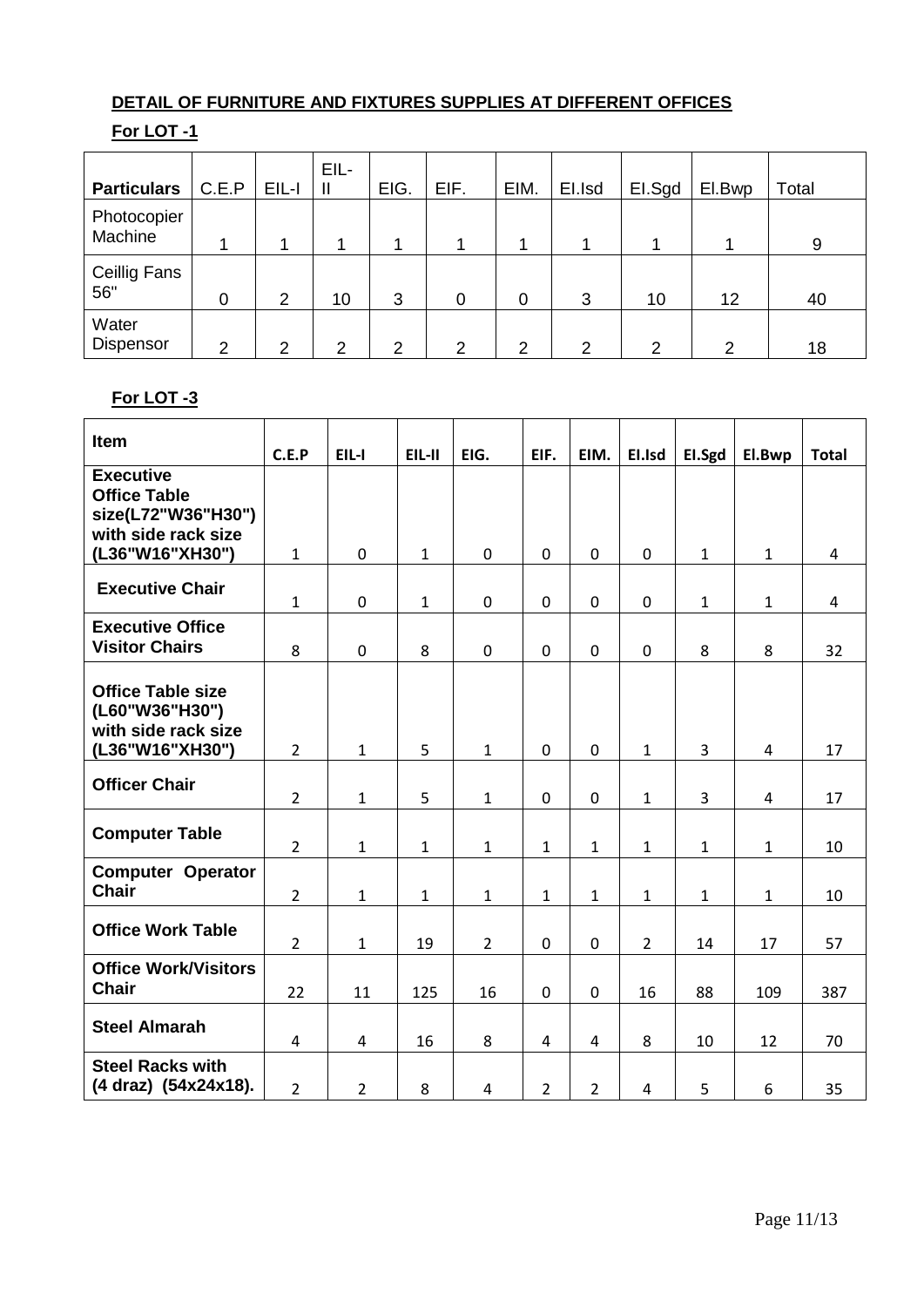# **ABBREVIATIONS**

| Sr#            | <b>Abbreviation</b> | <b>Detail</b>                                     |
|----------------|---------------------|---------------------------------------------------|
| 1              | C.E.P               | Chief Engineer (Power).                           |
|                |                     |                                                   |
| $\overline{2}$ | EIL-I               | Electric Inspector Lahore Region-I, Lahore.       |
| 3              | EIL-II              | Electric Inspector Lahore Region II, Lahore.      |
| 4              | <b>EIG</b>          | Electric Inspector Gujranwala Region, Gujranwala. |
| 5              | El.Isd              | Electric Inspector Islamabad Region, Islamabad.   |
| 6              | El.Sgd              | Electric Inspector Sargodha Region, Sargodha.     |
| $\overline{7}$ | <b>EIF</b>          | Electric Inspector Faisalabad Region, Faisalabad. |
| 8              | EIM                 | Electric Inspector Multan Region, Multan.         |
| 9              | EI.Bwp              | Electric Inspector Bahawalpur Region, Bahawalpur. |